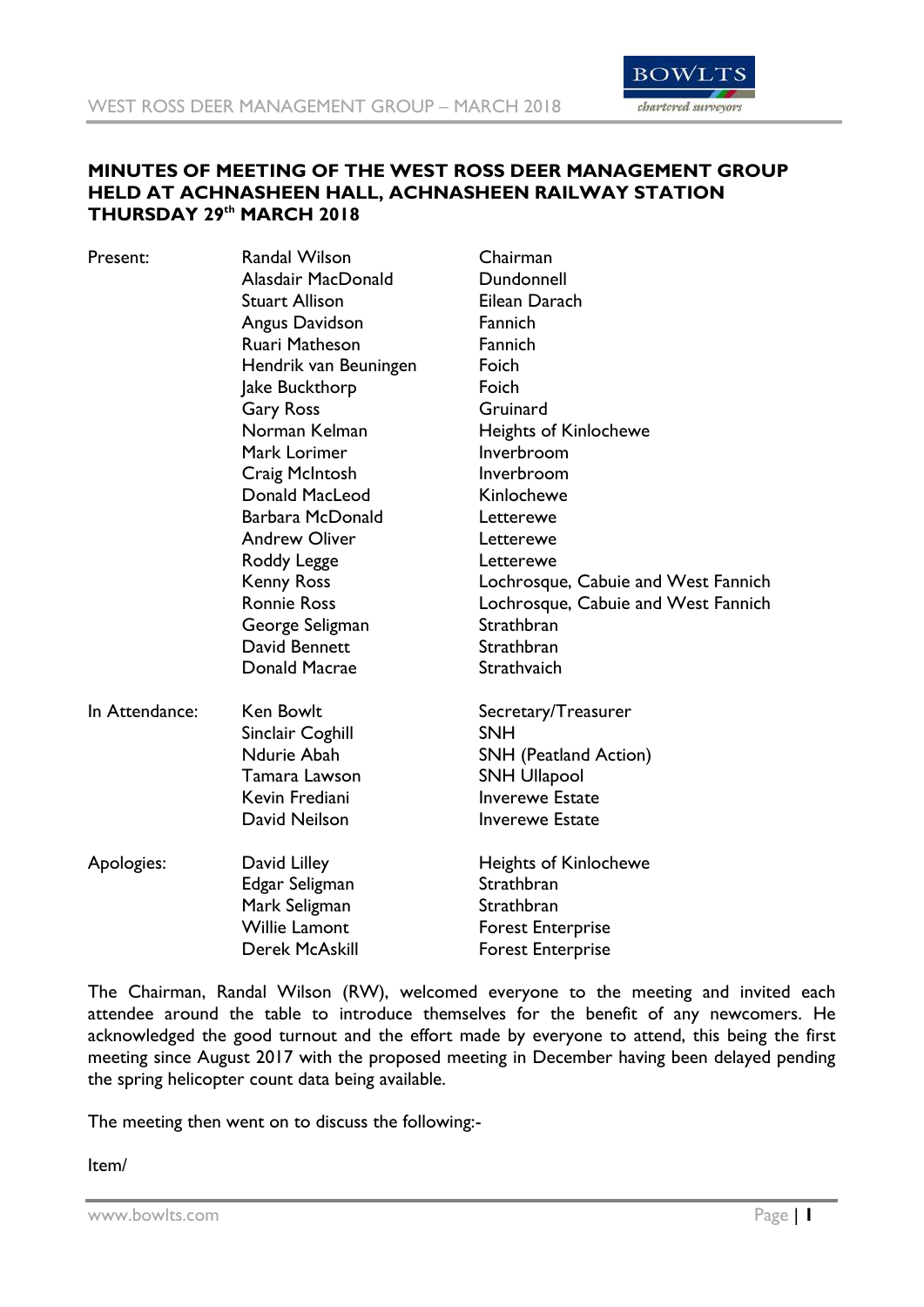

| Item | <b>Notes</b>                                                                                                                                                                                                                                                                                                                                                                                                                                                                                                                                                                                                                                                                                                                                                                                                                                                                                                                                                                                                                                                                                                                                                                                                                                                                                                                                                                                                                                                                                                                                            | Action |
|------|---------------------------------------------------------------------------------------------------------------------------------------------------------------------------------------------------------------------------------------------------------------------------------------------------------------------------------------------------------------------------------------------------------------------------------------------------------------------------------------------------------------------------------------------------------------------------------------------------------------------------------------------------------------------------------------------------------------------------------------------------------------------------------------------------------------------------------------------------------------------------------------------------------------------------------------------------------------------------------------------------------------------------------------------------------------------------------------------------------------------------------------------------------------------------------------------------------------------------------------------------------------------------------------------------------------------------------------------------------------------------------------------------------------------------------------------------------------------------------------------------------------------------------------------------------|--------|
| 1.0  | Minutes of Meeting held on 30th August 2017                                                                                                                                                                                                                                                                                                                                                                                                                                                                                                                                                                                                                                                                                                                                                                                                                                                                                                                                                                                                                                                                                                                                                                                                                                                                                                                                                                                                                                                                                                             |        |
|      | The Chairman asked if there were any comments on the Minutes of the<br>meeting. There being none, the minutes were proposed for adoption by Barbara<br>McDonald (BM) of Letterewe and Kenny Ross of Lochrosque (KR).                                                                                                                                                                                                                                                                                                                                                                                                                                                                                                                                                                                                                                                                                                                                                                                                                                                                                                                                                                                                                                                                                                                                                                                                                                                                                                                                    |        |
| 2.0  | <b>Matters Arising</b>                                                                                                                                                                                                                                                                                                                                                                                                                                                                                                                                                                                                                                                                                                                                                                                                                                                                                                                                                                                                                                                                                                                                                                                                                                                                                                                                                                                                                                                                                                                                  |        |
| 2.1  | <b>Survey of Existing Native Woodland</b>                                                                                                                                                                                                                                                                                                                                                                                                                                                                                                                                                                                                                                                                                                                                                                                                                                                                                                                                                                                                                                                                                                                                                                                                                                                                                                                                                                                                                                                                                                               |        |
|      | KSB raised the issue discussed at the previous meeting of seeking a sensible<br>methodology for the survey of the existing native woodland and explained the<br>difficulty in coming forward with such. Having referred this matter to Ben<br>Lennon (BL), his head forester, KSB explained that whilst the DMG was<br>principally interested in the impact of large herbivore on native woodland sites,<br>it had to be acknowledged that this was probably a small part of the overall<br>assessment protocol and therefore using the same methodology as the original<br>survey may not be the best method of determining this information. BL<br>indicated that the DMG needs to be clear about the questions it is asking before<br>moving forward with any further survey work. For example, was it deer impact,<br>woodland condition, presence of natural regeneration or deer numbers. In<br>other words, what constitutes a measure of success or failure. Therefore, it was<br>agreed to delay any further input on this until the AGM in May when it was<br>hoped that BL could attend and run through the options and agree with the<br>Group exactly what was required and thereafter a sensible methodology could<br>perhaps be agreed.<br>George Seligman (GS) of Strathbran mentioned the Forestry Commission<br>woodland at Strathbran and suggested there may be an anomaly as this<br>woodland was shot heavily by the Forestry Commission and yet it appeared to<br>have been highlighted as a native woodland with a high impact. |        |
|      | Sinclair Coghill (SC) advised that the data in the previous survey of native<br>woodlands was collected between 2006 and 2013 and therefore some of the<br>data could well be out of date. His view was that the Group was taking a<br>sensible approach in considering reassessing some of the woodlands shown as<br>having high impact in the previous survey.                                                                                                                                                                                                                                                                                                                                                                                                                                                                                                                                                                                                                                                                                                                                                                                                                                                                                                                                                                                                                                                                                                                                                                                        |        |
|      | BM advised that SNH would be visiting Letterewe later in the year to assess the<br>native woodland and queried whether SNH would be happy to share their<br>proposed methodology with the Group. SC indicated that they would be.                                                                                                                                                                                                                                                                                                                                                                                                                                                                                                                                                                                                                                                                                                                                                                                                                                                                                                                                                                                                                                                                                                                                                                                                                                                                                                                       |        |
| 2.2  | <b>Scottish Deer Health Survey</b>                                                                                                                                                                                                                                                                                                                                                                                                                                                                                                                                                                                                                                                                                                                                                                                                                                                                                                                                                                                                                                                                                                                                                                                                                                                                                                                                                                                                                                                                                                                      |        |
|      | KSB advised that having been in touch with Dr Beth Wells of the Moredun<br>Research Institute, she had indicated that so far some 972 samples had been<br>collected/                                                                                                                                                                                                                                                                                                                                                                                                                                                                                                                                                                                                                                                                                                                                                                                                                                                                                                                                                                                                                                                                                                                                                                                                                                                                                                                                                                                    |        |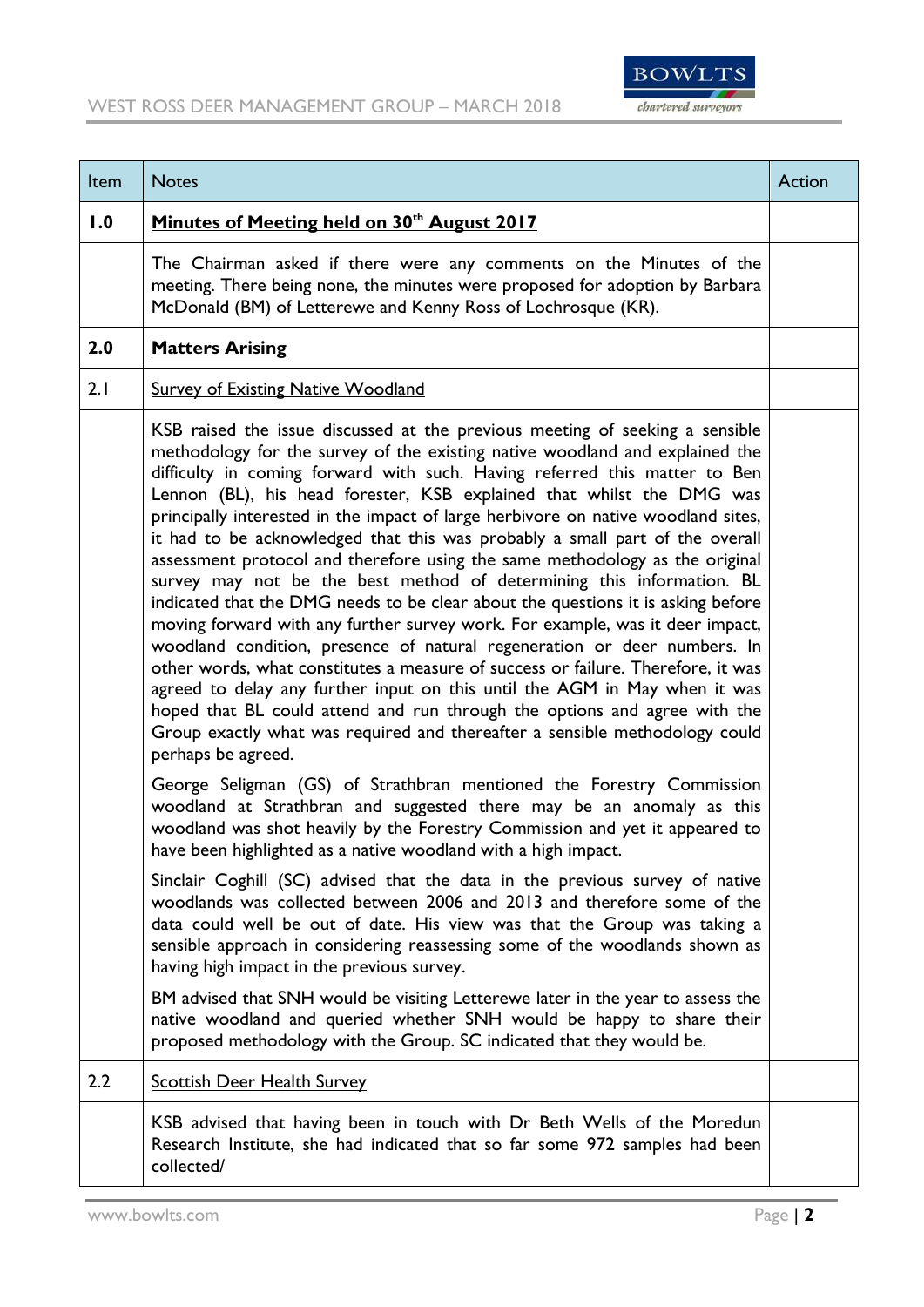

| Item | <b>Notes</b>                                                                                                                                                                                                                                                                                                                                                                                                                                                                                                                                                                                                                                                                                                                                     | Action     |
|------|--------------------------------------------------------------------------------------------------------------------------------------------------------------------------------------------------------------------------------------------------------------------------------------------------------------------------------------------------------------------------------------------------------------------------------------------------------------------------------------------------------------------------------------------------------------------------------------------------------------------------------------------------------------------------------------------------------------------------------------------------|------------|
|      | collected and had indicated that the Moredun were delighted with this. Dr<br>Wells had indicated that ideally 1,000 samples was the minimum number that<br>was required during the sampling year, to make sure that the data had enough<br>power. However, Dr Wells had also indicated that there had been an agreement<br>that the Moredun would not release any results until all the samples had been<br>processed and analysed so that there was no chance of false prevalence data<br>getting out before all the data had been collated. Therefore, the Group would<br>have to wait until later in the year before hearing the results of the survey.                                                                                       |            |
|      | RW advised the Group that the Food Standard Agency Inspectors had visited<br>various deer larders and the informal feedback was that they had not been<br>impressed. Therefore, he encouraged all members to join the Scottish Quality<br>Wild Venison Scheme as it was vitally important that wild venison producers<br>raised the standards of carcass presentation, particularly from a hygiene point of<br>view. He mentioned that there was a very real danger to stalking estates in<br>terms of food hygiene, and in particular Ecoli 0157, where, if things weren't<br>tightened up, we could find ourselves in a position where wild venison had to be<br>removed from the food chain with the resultant impact in deer forest incomes. |            |
|      | Ruari Matheson (RM) suggested that out of season shooting and presentation of<br>poor carcasses would not be helping matters.                                                                                                                                                                                                                                                                                                                                                                                                                                                                                                                                                                                                                    |            |
| 3.0  | <b>Revisions to Deer Management Plan</b>                                                                                                                                                                                                                                                                                                                                                                                                                                                                                                                                                                                                                                                                                                         |            |
|      | RW noted that the various changes proposed at the August meeting had been<br>accepted and therefore the Group's Deer Management Plan had been revised<br>accordingly and the revised Plan would now be loaded up the Group's website.<br>He also suggested that if at any time people felt further revision was required,<br>this should be raised with the Group for consideration as the Deer Management<br>Plan should be seen as a live document, constantly under review and fit for<br>purpose.                                                                                                                                                                                                                                            | <b>KSB</b> |
| 4.0  | <b>Priority Actions Arising from DMP</b>                                                                                                                                                                                                                                                                                                                                                                                                                                                                                                                                                                                                                                                                                                         |            |
| 4.1  | <b>Carbon Sensitive Habitats</b>                                                                                                                                                                                                                                                                                                                                                                                                                                                                                                                                                                                                                                                                                                                 |            |
|      | RW outlined his own experience in peat wetland restoration where he was<br>delighted with the work undertaken under the Peat Wetland Restoration<br>Scheme administered by SNH. In particular, he mentioned the benefit of<br>stabilising the erosion of the peatlands and of the downstream cleaner water<br>which was of benefit not only to Scottish Water, but also the estate's hydro<br>renewable scheme.<br>Ndurie/                                                                                                                                                                                                                                                                                                                       |            |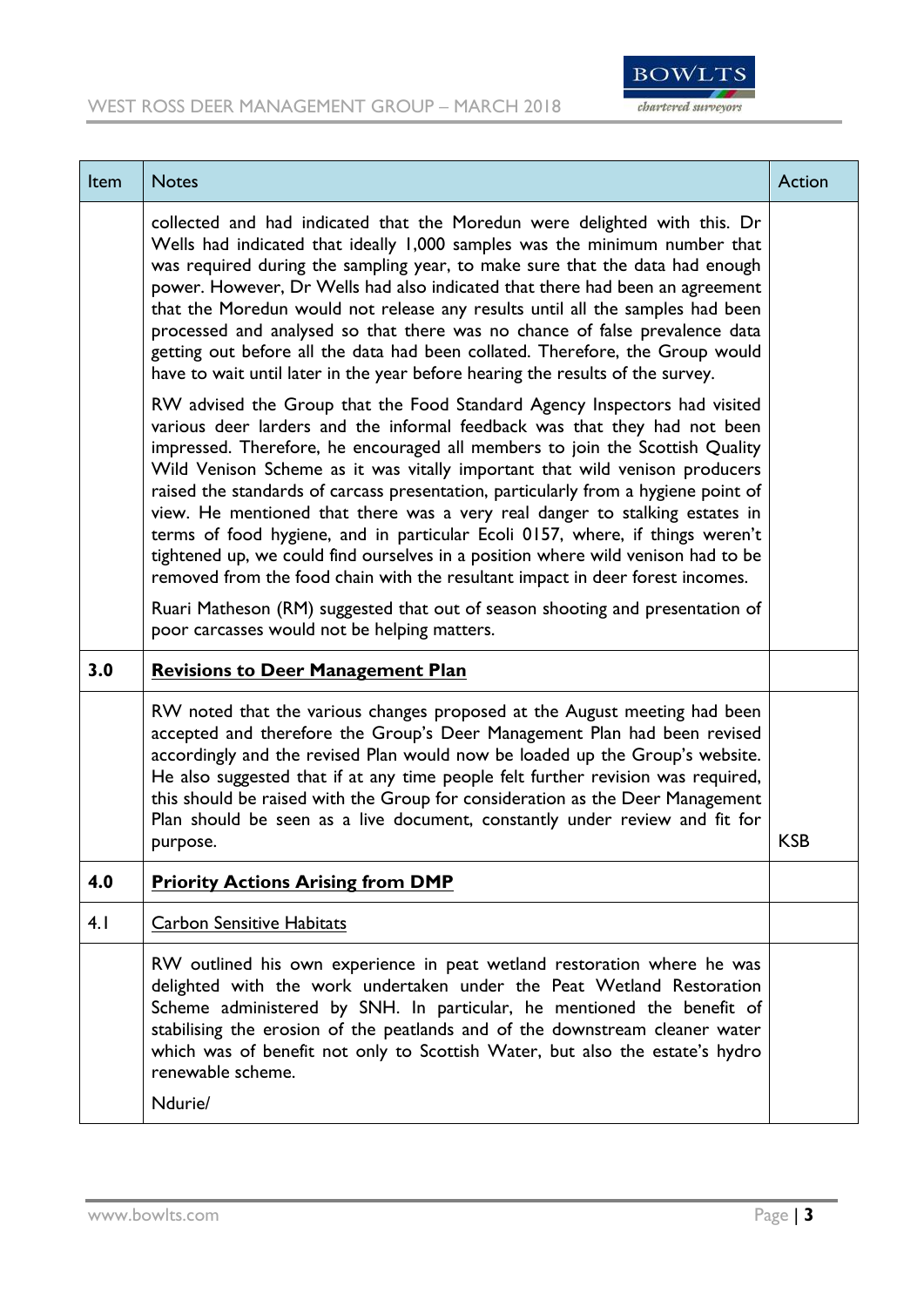

| Item | <b>Notes</b>                                                                                                                                                                                                                                                                                                                                                                                                                                                                                                                                                                                                                                                                                                                                                                                                                                                                                                                                                                                                                                                                  | Action |
|------|-------------------------------------------------------------------------------------------------------------------------------------------------------------------------------------------------------------------------------------------------------------------------------------------------------------------------------------------------------------------------------------------------------------------------------------------------------------------------------------------------------------------------------------------------------------------------------------------------------------------------------------------------------------------------------------------------------------------------------------------------------------------------------------------------------------------------------------------------------------------------------------------------------------------------------------------------------------------------------------------------------------------------------------------------------------------------------|--------|
|      | Ndurie Abah (NA) confirmed that initially £8 million had been made available to<br>spent by 31 <sup>st</sup> March 2018. She advised that there had been an underspend and<br>that as a result, the money would be returned to the Government, the<br>indication being that there would be £4 million available for the coming year.<br>Applications must be in by the end of May 2018 and NA advised that the<br>application forms are available on the SNH website together with detailed<br>information on the scheme. She also indicated that they were hoping to get a<br>little bit more funding as time passed, which would hopefully enable the scheme<br>to cope with the vast majority of applications in terms of funding. She advised<br>that she was based in SNH's Kinlochewe office and would be happy to help any<br>members who were interested in pursuing this.<br>SC queried whether funding might be available for feasibility work and NA<br>confirmed that it probably would and she would be happy to entertain<br>discussions on a Group-wide basis. |        |
| 4.2  | <b>Habitat Monitoring</b>                                                                                                                                                                                                                                                                                                                                                                                                                                                                                                                                                                                                                                                                                                                                                                                                                                                                                                                                                                                                                                                     |        |
|      | RW suggested that if all the plots could be re-surveyed this spring, that would<br>be a good idea in terms of keeping the momentum going. He advised that a<br>video would shortly be coming out from the Association of Deer Management<br>Group to help/guide everyone on the most suitable "best practice"<br>methodology. In discussing the methodology used, SC confirmed that the<br>methodology used by both the Group and SNH is broadly based on the same<br>science, so although some of the detail of the methodology may be different, the<br>basis was much the same.                                                                                                                                                                                                                                                                                                                                                                                                                                                                                            | All    |
|      | Mark Lorimer (ML) of Inverboom raised the issue of the drop in deer numbers<br>and queried what the point was in going to the expense of carrying out further<br>surveys. His thoughts were that given there were less deer, there would<br>therefore be less impact and whereas he was happy to incur the cost if there<br>was a problem, he queried whether it was necessary, given deer numbers were<br>falling. He also suggested that if it was to be agreed that the survey should<br>continue to be undertaken, he would query the timing between surveys, should<br>this be three years or should it be stretched to five.                                                                                                                                                                                                                                                                                                                                                                                                                                            |        |
|      | SC reiterated the need to demonstrate that the Groups were managing their<br>areas properly and the survey work was very much part of that. The danger of<br>not keeping the momentum going was that the Government might at some<br>point revisit the issue of the "Voluntary Principle" and bring in more regulation.                                                                                                                                                                                                                                                                                                                                                                                                                                                                                                                                                                                                                                                                                                                                                       |        |
|      | ML suggested that if we accept that we need to do the surveys, we really need<br>to consider what the period should be between them and he was definitely in<br>favour of stretching it to five years.                                                                                                                                                                                                                                                                                                                                                                                                                                                                                                                                                                                                                                                                                                                                                                                                                                                                        |        |
|      | BM/                                                                                                                                                                                                                                                                                                                                                                                                                                                                                                                                                                                                                                                                                                                                                                                                                                                                                                                                                                                                                                                                           |        |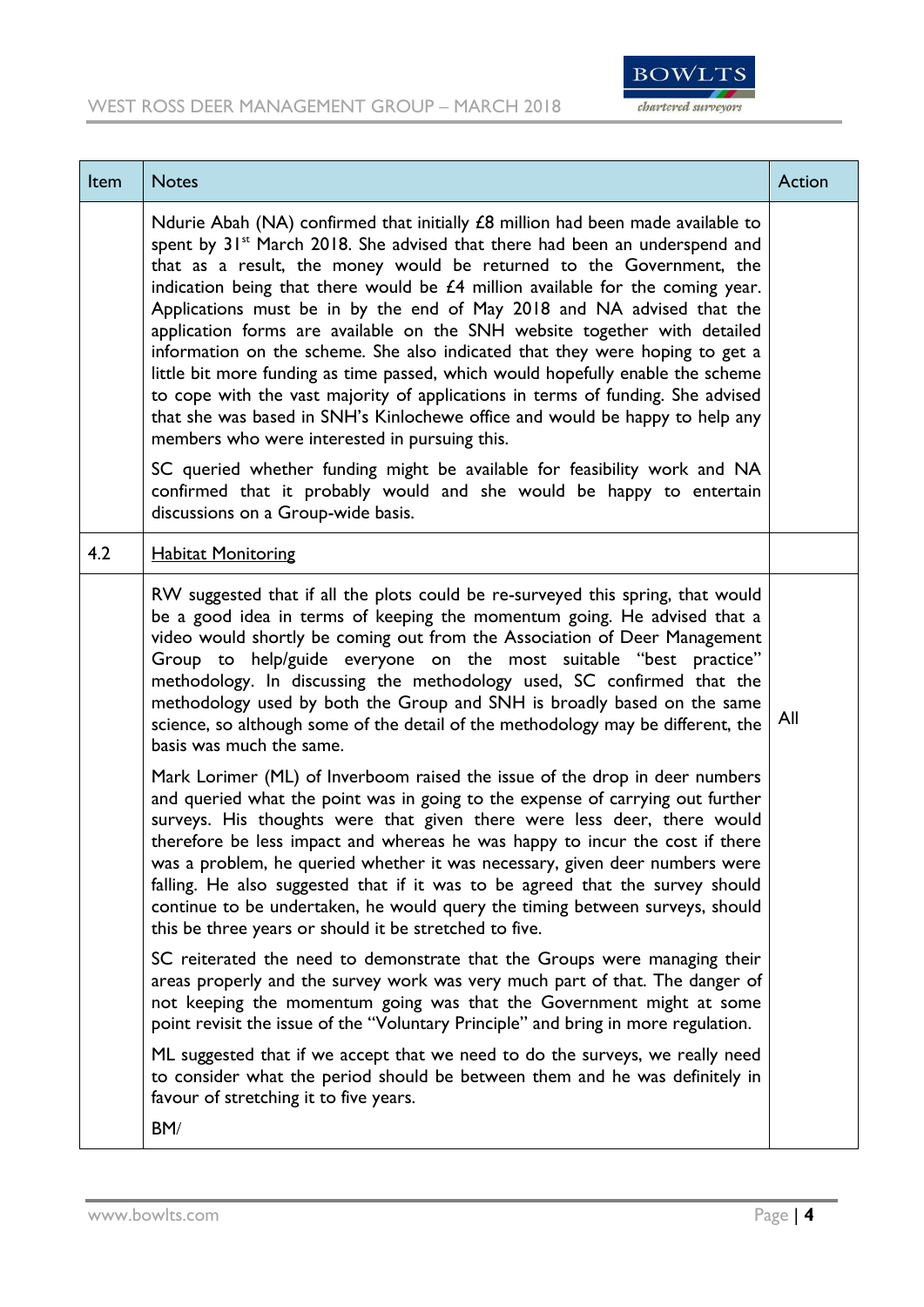

| Item | <b>Notes</b>                                                                                                                                                                                                                                                                                                                                                                                                                                                                                                                                                                                                                                                                                                                                                                                                                                                                                                                                                                                                                                                                                                                                                                                                                                                      | Action |
|------|-------------------------------------------------------------------------------------------------------------------------------------------------------------------------------------------------------------------------------------------------------------------------------------------------------------------------------------------------------------------------------------------------------------------------------------------------------------------------------------------------------------------------------------------------------------------------------------------------------------------------------------------------------------------------------------------------------------------------------------------------------------------------------------------------------------------------------------------------------------------------------------------------------------------------------------------------------------------------------------------------------------------------------------------------------------------------------------------------------------------------------------------------------------------------------------------------------------------------------------------------------------------|--------|
|      | BM emphasised that we need to demonstrate that we are doing a good job and<br>therefore recommended that the whole Group should revisit the plots this<br>spring. RW mentioned Angus Davidson (AD) and his assistant, Colin, who<br>would be able to help anyone who was having difficulties in doing this should<br>that be necessary.                                                                                                                                                                                                                                                                                                                                                                                                                                                                                                                                                                                                                                                                                                                                                                                                                                                                                                                           |        |
|      | After some debate RW recommended that members revisit all plots this year as<br>it tied in with SNH Grant of $£1800$ and this was agreed to.                                                                                                                                                                                                                                                                                                                                                                                                                                                                                                                                                                                                                                                                                                                                                                                                                                                                                                                                                                                                                                                                                                                      | All    |
|      | AD queried whether there was any news on SWARD, the software used to<br>analyse the habitat data, and SC confirmed that it was somewhat stuck in limbo.                                                                                                                                                                                                                                                                                                                                                                                                                                                                                                                                                                                                                                                                                                                                                                                                                                                                                                                                                                                                                                                                                                           |        |
| 4.3  | Deer Population and Population Model                                                                                                                                                                                                                                                                                                                                                                                                                                                                                                                                                                                                                                                                                                                                                                                                                                                                                                                                                                                                                                                                                                                                                                                                                              |        |
|      | BM, who leads on this initiative, confirmed that the SNH helicopter count shows<br>deer numbers for the Group area as a whole were down by about 3,000<br>animals, or 25% from the number counted some nine years ago. She mentioned<br>concerns over the distinction between calves and yearlings and Norman Kelman<br>(NK) highlighted this issue by reading part of the Letterewe Study Book which<br>dealt with it.<br>The meeting generally accepted that it was very difficult to separate big calves<br>from small yearlings and that this was an issue for the Group in terms of<br>interpreting the count data. SC confirmed that if anyone wanted to come into<br>SNH to check the photographs for their estate, they would be very welcome.<br>Kenny Ross (KR) confirmed that he had gone into the SNH office to have a look<br>at their data and photographs and confirmed that he found it very difficult to tell<br>the difference between yearlings and calves. KR's suggestion was that staff on<br>the ground should go out and do sample foot counts to get a better idea of<br>calving percentage. Ronnie Ross (RR), Lochrosque, advised that in his view it<br>could be extremely difficult to distinguish between yearlings and calves, even |        |
|      | with binoculars.<br>BM talked about the movement of deer and her interest in it. Whereas most<br>estates numbers were down, the numbers for Letterewe were up and the<br>question was "where did they come from?"                                                                                                                                                                                                                                                                                                                                                                                                                                                                                                                                                                                                                                                                                                                                                                                                                                                                                                                                                                                                                                                 |        |
|      | George Seligman (GS) queried how the model dealt with calf mortality, it being<br>noted that for the calf mortality within the existing Population Model the<br>assumption was 6%. David Bennett (DB) advised that at the feed, they had 96<br>hinds and only four calves. He went on to query whether SNH should use<br>videos of deer groups rather than single frame photographs whereby with<br>videos you can freeze frame and perhaps more accurate counts could be<br>obtained. SC advised that they tend to use still photographs.<br><b>NK</b>                                                                                                                                                                                                                                                                                                                                                                                                                                                                                                                                                                                                                                                                                                           |        |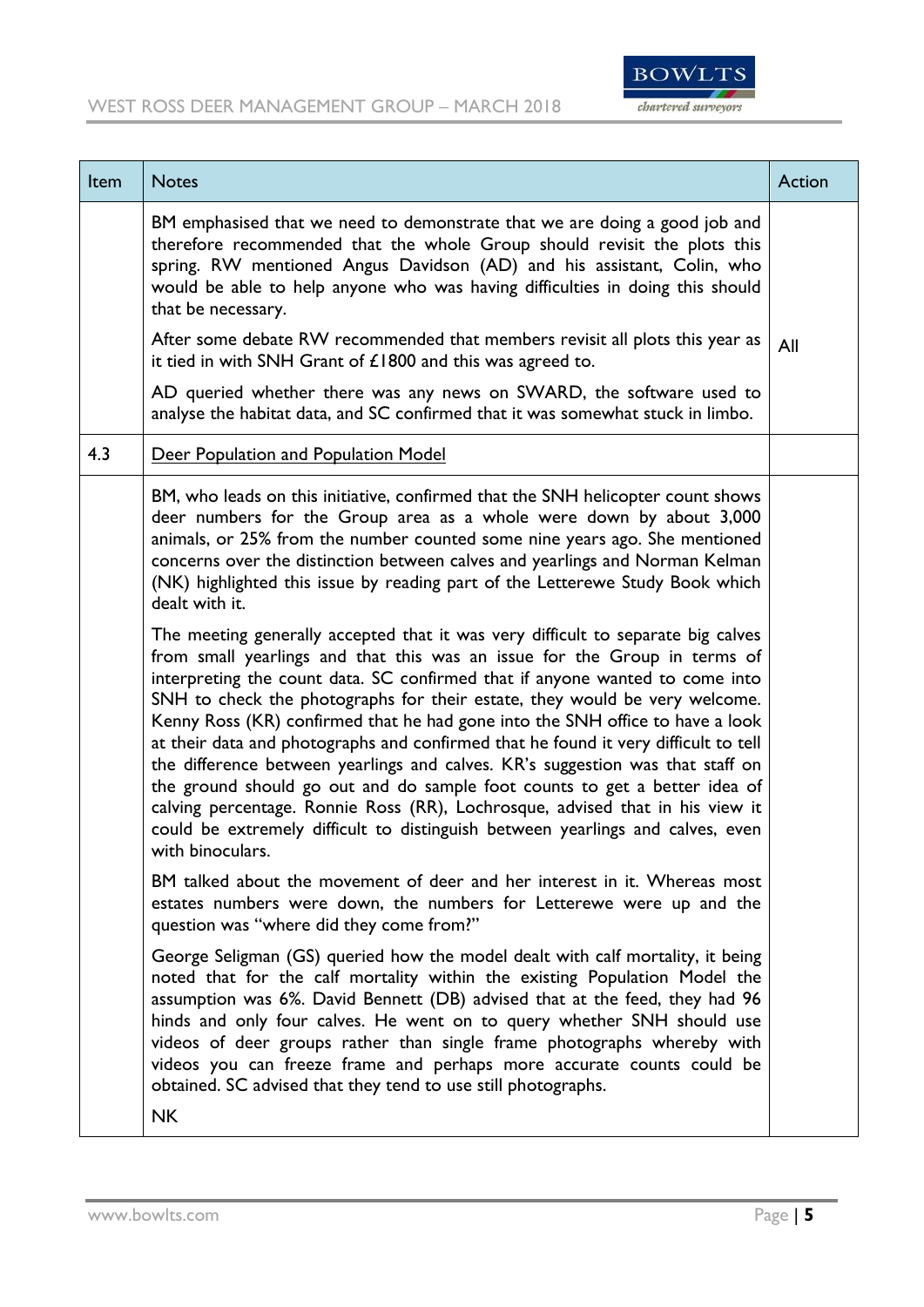## WEST ROSS DEER MANAGEMENT GROUP – MARCH 2018



| Item | <b>Notes</b>                                                                                                                                                                                                                                                                                                                                                                                                                                                                                                                                                                                                                                                                                                                                                                                                                              | Action |
|------|-------------------------------------------------------------------------------------------------------------------------------------------------------------------------------------------------------------------------------------------------------------------------------------------------------------------------------------------------------------------------------------------------------------------------------------------------------------------------------------------------------------------------------------------------------------------------------------------------------------------------------------------------------------------------------------------------------------------------------------------------------------------------------------------------------------------------------------------|--------|
|      | NK suggested that for the deer population model to be meaningful, we would<br>need to use long term average figures for the assumptions rather than fluctuate<br>the figures each year and RW agreed with this, advising that we need to decide<br>on our own figures for the assumptions as regards stag mortality, hind morality,<br>calf mortality and projected calving rates.                                                                                                                                                                                                                                                                                                                                                                                                                                                        |        |
|      | After extensive discussion on the count and the use of the data in the Deer<br>Population Model, SC confirmed that what is being seen in the West Ross Deer<br>Management Group area count is something that is being seen everywhere.                                                                                                                                                                                                                                                                                                                                                                                                                                                                                                                                                                                                    |        |
|      | RW thanked BM for attending the meeting, acknowledging that she had to leave<br>for a funeral, but reminded the Group that further work would be undertaken<br>on the Deer Population Model now that the accurate helicopter count had been<br>undertaken and this would be an item that would appear again at the AGM<br>where there could be a further discussion. The hope was that the Deer<br>Population Model could be used as a guide/tool to assist the Group in deciding<br>how to approach next season's cull.                                                                                                                                                                                                                                                                                                                  |        |
| 5.0  | <b>Strategic Native Woodland Expansions</b>                                                                                                                                                                                                                                                                                                                                                                                                                                                                                                                                                                                                                                                                                                                                                                                               |        |
|      | KSB took the Group through a draft proposal which would form part of an<br>application for a forestry cooperation grant for the opportunity mapping of new<br>woodland creation in the West Ross Deer Management Group area. He advised<br>the meeting that there were a number of high level datasets available in GIS<br>format in the public domain that offer the potential for scale identification of<br>sites, offering potential for new woodland creation. These are based on site<br>suitability (ecological site classification), preference (Highland Forestry Strategy<br>designations) and access (aerial photography, OS mapping). However, thus far<br>these have not been considered at a sub-regional scale such as for the Group<br>area.<br>The aim of the project proposed was to take a strategic level approach to |        |
|      | achieving one of the main objectives of the Group. The project seeks to look<br>across the whole DMG area and create a strategic level map of opportunities<br>for new woodland creation. The project will bring together key datasets already<br>available in the public domain and use these as the basis for opportunity<br>mapping.                                                                                                                                                                                                                                                                                                                                                                                                                                                                                                   |        |
|      | A methodology is proposed by which the information is distilled to identify<br>those areas that offer a combination of great potential combined with<br>practicality. The criteria will be those of habitat connectivity, preference location<br>and accessibility. Considered together, the outputs will identify the hierarchy of<br>sites offering the greatest potential for new native woodland creation.                                                                                                                                                                                                                                                                                                                                                                                                                            |        |
|      | Outputs will be in the form of GIS layers. It will be up to individual partners and<br>estates to decide whether these opportunities are consistent with their<br>individual objectives and whether they wish to move them forward.                                                                                                                                                                                                                                                                                                                                                                                                                                                                                                                                                                                                       |        |
|      | It                                                                                                                                                                                                                                                                                                                                                                                                                                                                                                                                                                                                                                                                                                                                                                                                                                        |        |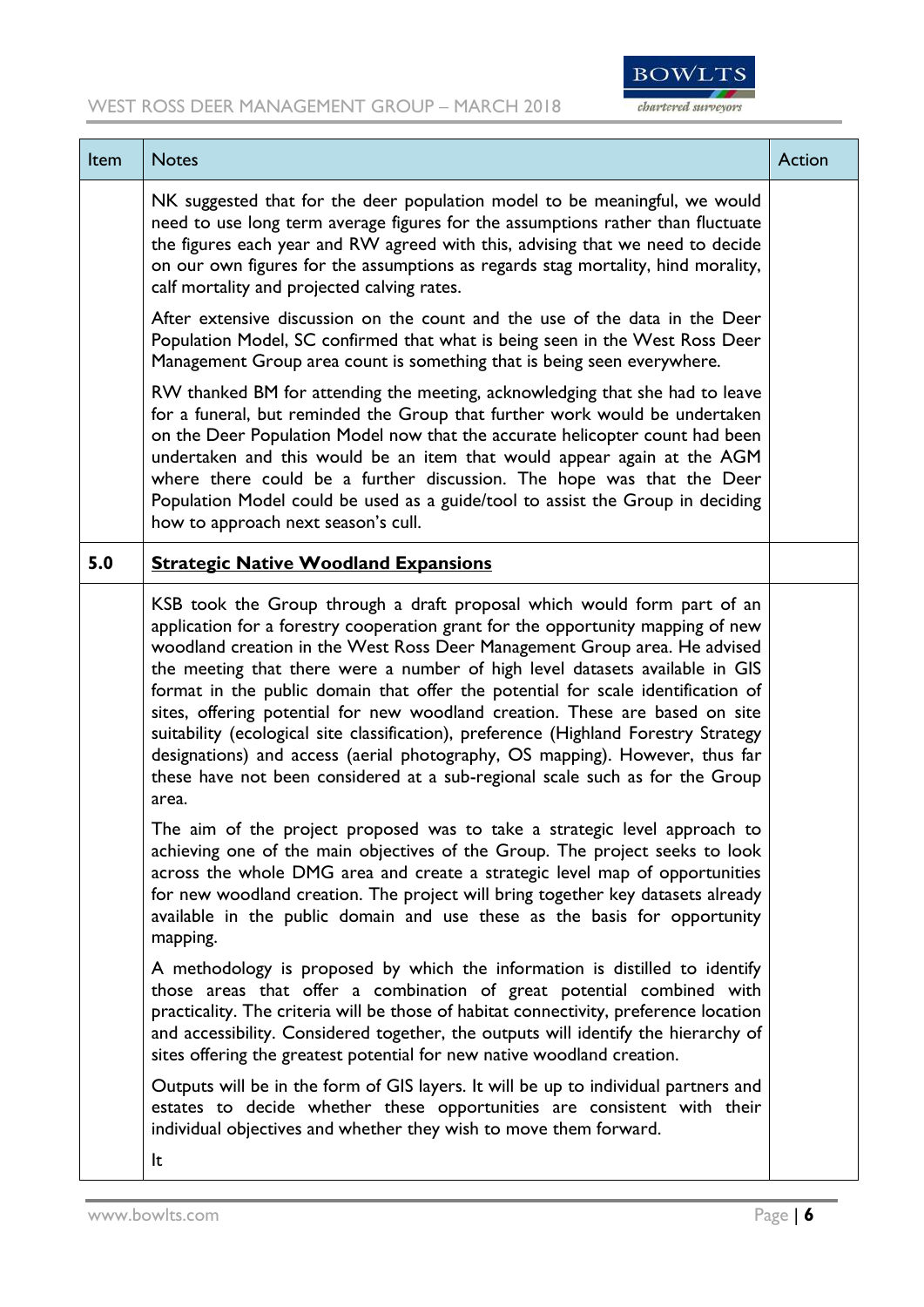

| Item | <b>Notes</b>                                                                                                                                                                                                                                                                                                                                                                                                                                                                                                                                                                                                              | Action     |
|------|---------------------------------------------------------------------------------------------------------------------------------------------------------------------------------------------------------------------------------------------------------------------------------------------------------------------------------------------------------------------------------------------------------------------------------------------------------------------------------------------------------------------------------------------------------------------------------------------------------------------------|------------|
|      | It is an important objective of the Group members to consider expansion of<br>woodland across the area. The advantages of new woodland creation are to<br>improve the qualities of the landscape, enhance overall habitat quality and<br>connectivity. For deer management purposes, there are the added advantages of<br>creating shelter for deer, thereby assisting in management of deer movements<br>and reducing mortality during severe winters. It is accepted that whilst forestry<br>opportunities are currently being investigated at estate level, this has not been<br>considered across the DMG as a whole. |            |
|      | The proposal involves an application for funding under the Forestry<br>Cooperation Fund and the plan is that if funding is secured, the work will be<br>undertaken on a nil cost basis for the Group.                                                                                                                                                                                                                                                                                                                                                                                                                     |            |
|      | After reading through the proposal, there was some discussion amongst the<br>meeting, with RR mentioning the disadvantages of connectivity. Whereas<br>connectivity in a woodland context is often a plus, the problem for deer<br>management is that if connectivity is treated as a priority, the only losers will be<br>the deer as often existing woodlands are on the low ground and if any further<br>woodlands are to be relatively connected, further low ground is removed from<br>the deer range.                                                                                                               |            |
|      | RW suggested that this piece of work would provide a rough guide for everyone<br>to pick up on if they wished and therefore his view was that if funding was<br>available, the Group should get on with it.                                                                                                                                                                                                                                                                                                                                                                                                               |            |
|      | NK, whilst agreeing that it was great to have new woodlands created and<br>accepting that it provided long term shelter, urged caution as once a wood was<br>established and thereafter deer were given access to the wood, the authorities<br>may want deer numbers reduced. SC suggested this was a fascinating area of<br>discussion as there are areas where there are dense populations of deer yet<br>there are significant woodland areas. Therefore, it is a complex subject and<br>clearly in some areas, additional woodlands allowed a greater number of deer to<br>exist with less damage.                    |            |
|      | Kevin Frediani (KF) of the National Trust stressed the importance of integrated<br>land use and the need to find long term solutions where phasing would be<br>important.                                                                                                                                                                                                                                                                                                                                                                                                                                                 |            |
|      | RR reiterated the difficulty with woodlands in that they tended not to allow<br>deer down to lower ground.                                                                                                                                                                                                                                                                                                                                                                                                                                                                                                                |            |
|      | GS of Strathbran suggested that it was important as part of this exercise to map<br>shelter and overall his concern was that Strathbran was able to maintain its<br>sporting cull.                                                                                                                                                                                                                                                                                                                                                                                                                                        |            |
|      | Concluding the discussion, the Chairman established that the general consensus<br>was to get on with this piece of work and KSB was asked to instruct BL<br>accordingly.                                                                                                                                                                                                                                                                                                                                                                                                                                                  | <b>KSB</b> |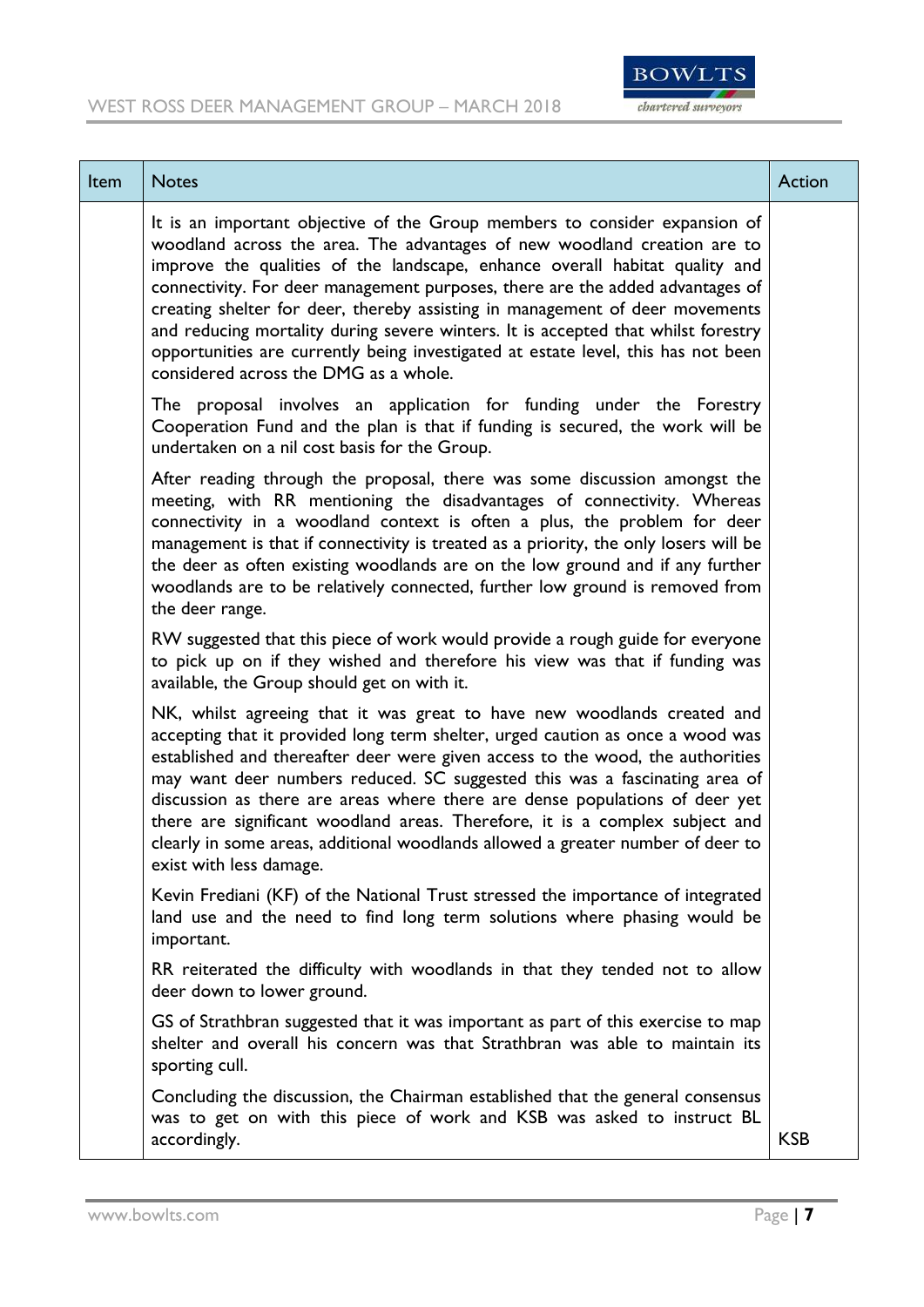



| Item | <b>Notes</b>                                                                                                                                                                                                                                                                                                                                                                                                                                | Action |
|------|---------------------------------------------------------------------------------------------------------------------------------------------------------------------------------------------------------------------------------------------------------------------------------------------------------------------------------------------------------------------------------------------------------------------------------------------|--------|
| 6.0  | <b>SNH and Funding Update</b>                                                                                                                                                                                                                                                                                                                                                                                                               |        |
|      | SC advised that SNH had a small amount of money to aid Groups in<br>mapping/analysing of habitat impact assessment data and it was confirmed that<br>an application had been made by the Group for $£1,800$ to enable Caroline Cook<br>(CC) at Bowlts to collate and analyse the data in a digital map format and that<br>this had been approved. Therefore, it was hoped that this work will commence<br>shortly.                          |        |
|      | SC also mentioned the assessment of the Group's Plan in 2013 and again in 2016<br>and confirmed that there would be a further review in 2019. ML queried who<br>made the decision that there should be a further review in 2019 and SC<br>confirmed that this was now enshrined in legislation.                                                                                                                                             |        |
|      | GS queried the level of SNH budget, SC replying that the budget was generally<br>flat for the current year this being a reduction on previous years.                                                                                                                                                                                                                                                                                        |        |
| 7.0  | <b>Any Other Business</b>                                                                                                                                                                                                                                                                                                                                                                                                                   |        |
| 7.1  | <b>Implication of Reduction in Deer Numbers</b>                                                                                                                                                                                                                                                                                                                                                                                             |        |
|      | GS suggested that this was simply the most important issue to be discussed and<br>that as a Group, we need to think carefully how we move forward in terms of<br>deer culls, etc.                                                                                                                                                                                                                                                           |        |
|      | RR suggested that with the deer losses in 2013/14, many estates had reduced<br>their culls thereafter. However, the fact that Kinlochewe numbers are down has<br>implications for neighbours who depend on Kinlochewe for their stags.                                                                                                                                                                                                      |        |
|      | AD advised that he shared the concern over the reduction in deer numbers but<br>he also suggested that knowing more about the movement of deer was<br>important. He highlighted this by advising that the foot count undertaken in<br>Fannich in the spring of 2017 produced numbers almost double that of the<br>helicopter count and he suspected that these numbers were not a simple<br>reduction but were reflective of deer movement. |        |
|      | RM advised that they will certainly do a summer count at Fannich but also<br>mentioned having lost around 20 stags during the winter and that 50-60 hinds<br>attending feed only had six calves running with them.                                                                                                                                                                                                                          |        |
|      | SA queried whether, if we were having high morality, we should be culling more<br>and there was a general agreement that if hinds were in poor condition, they<br>should culled right up till the end of the season rather than having them die.                                                                                                                                                                                            |        |
|      | KF also raised the issue, if there was quite a lot of mortality, of the carrying<br>capacity of the habitat. He advised that there were more deer on National Trust<br>low ground than there has probably ever been and as a result they had opened<br>up some of the low ground to the deer simply on a welfare basis.<br>RR/                                                                                                              |        |